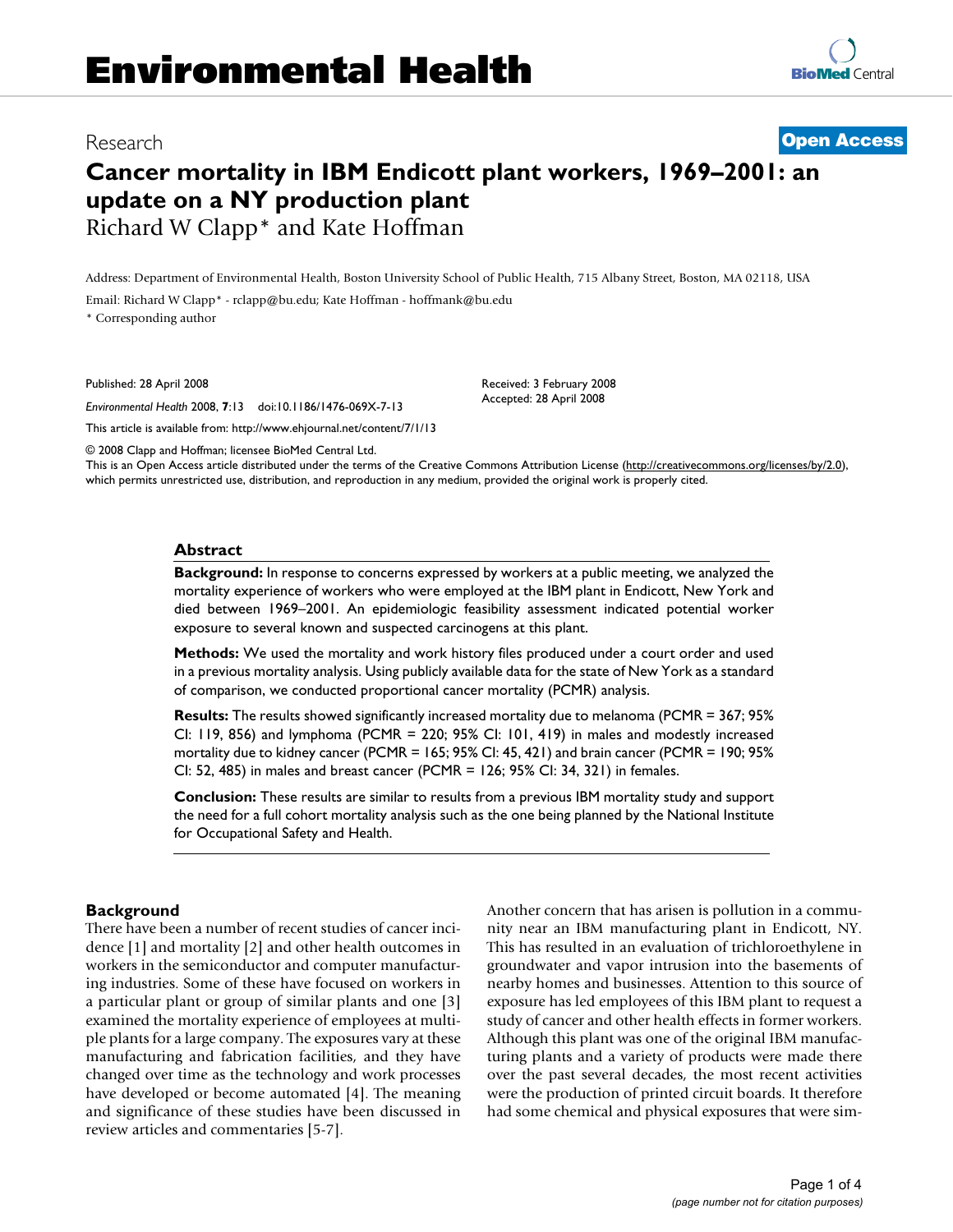ilar to other manufacturing facilities, including the IBM San Jose plant.

In response to concerns expressed by employees, we conducted a supplementary analysis of data from a previous publication on mortality among the U.S. employees of the IBM company [3]. One of us (RWC) attended a meeting in the community near the plant in Endicott, NY and heard the concerns from former IBM employees in the audience about cancer in workers, in particular. This former IBM facility had produced a variety of products since it began operations in 1911, including calculating machines, typewriters, guns, printers, automated machines for banks, printed circuit boards and chip packaging. The purpose of the supplementary analysis of mortality data for this plant was to see if there were patterns of cancer mortality similar to those seen in other IBM manufacturing workers during the years 1969–2001. IBM sold the Endicott microelectronics facility in 2002.

### **Methods**

The present supplementary analysis was carried out in response to workers' desires for information. It is based on the IBM Corporate Mortality File (CMF) which was produced after a court order during litigation and used in a previous analysis, but which did not look at the Endicott plant workers separately. The CMF contained records for deceased individuals who had been employed in an IBM facility for five years or more, who were actively employed or receiving retirement or disability benefits at time of death, and whose families had filed a claim for death benefits in their Corporate Mortality File (CMF). Within the CMF, underlying causes of death were coded to the Ninth Revision of the International Classification of Disease (ICD 9). As in the previous study, data from the CMF were joined to work history data from the IBM Corporate Employee Resource Information System (CERIS) that included a location code for place of employment. Death records of individuals who had worked at Endicott between 1969 and 2001 were selected using seven location codes that were associated with the facility over time. Proportional cancer mortality (PCMR) analysis [8] was conducted using publicly available data for the state of New York as a standard of comparison [9]. Unfortunately, state cancer mortality data could not be located for the entire study period; however, comparison data for the years 1979 to 1998 were used in the PCMR analyses. Proportional cancer mortality ratios were calculated from the ratio of the observed number of deaths due to a particular cancer type among the workers to the expected number of deaths of that type in each sex. For each PCMR, 95% Poisson confidence intervals were also calculated.

### **Results**

From the CMF and CERIS files, we identified 360 Endicott employee deaths. Of these, 115 deaths were attributable to cancer. The number of cancer deaths by age group and sex is presented in Table 1; the number of deaths by cancer type and sex is presented in Table 2.

The PCMR results for those cancer types with at least four deaths in one sex are presented in Table 3. The full analysis is provided as an appendix [see Additional file 1]. Mortality due to melanoma (PCMR = 367; 95% CI: 119, 856) and lymphoma (PCMR = 220; 95% CI: 101, 419) were significantly increased in males. Modestly increased mortality due to kidney cancer (PCMR =  $165$ ; 95% CI: 45, 421) and brain cancer (PCMR = 190; 95% CI: 52, 485) in males were also observed. In females, a modest increase in breast cancer (PCMR = 126; 95% CI: 34, 321) was observed.

# **Discussion**

Our results, although based on a small number of deaths, suggest an increased risk of several types of cancer among employees of the Endicott facility. According to a NIOSH feasibility study [10] completed over a year ago, there were 28,000 workers employed at the Endicott plant for at least a year after 1965. A large percentage (44%) were potentially exposed to one or more carcinogens, including asbestos, benzene, cadmium, nickel compounds, vinyl chloride or probable carcinogens such as tetrachloroethylene, trichloroethylene, PCBs, ortho-toluidine and ultraviolet light. A variety of other solvents were used, and chlorinated solvents were eventually phased out beginning in the 1980s. NIOSH has concluded that a cohort study of the Endicott employees is feasible and is currently developing a protocol to conduct the study.

Other studies of workers in the semiconductor and computer manufacturing industry are underway in the U.S. and Europe. The literature to date is quite sparse, and it is anticipated that these new studies will shed additional light on risks of cancer and other diseases in this important international industry. The challenge will be to evaluate exposures as they change over time and incorporate this information into epidemiologic analyses of subsequent health risks. Safer materials and production meth-

**Table 1: Endicott cancer deaths by age and sex.**

| Age Group     | <b>Females</b> | <b>Males</b> |  |
|---------------|----------------|--------------|--|
| $35-44$ years |                |              |  |
| 45-54 years   |                | 15           |  |
| 55-64 years   | 6              | 28           |  |
| 65-74 years   | 6              | 55           |  |
| 75-84 years   |                |              |  |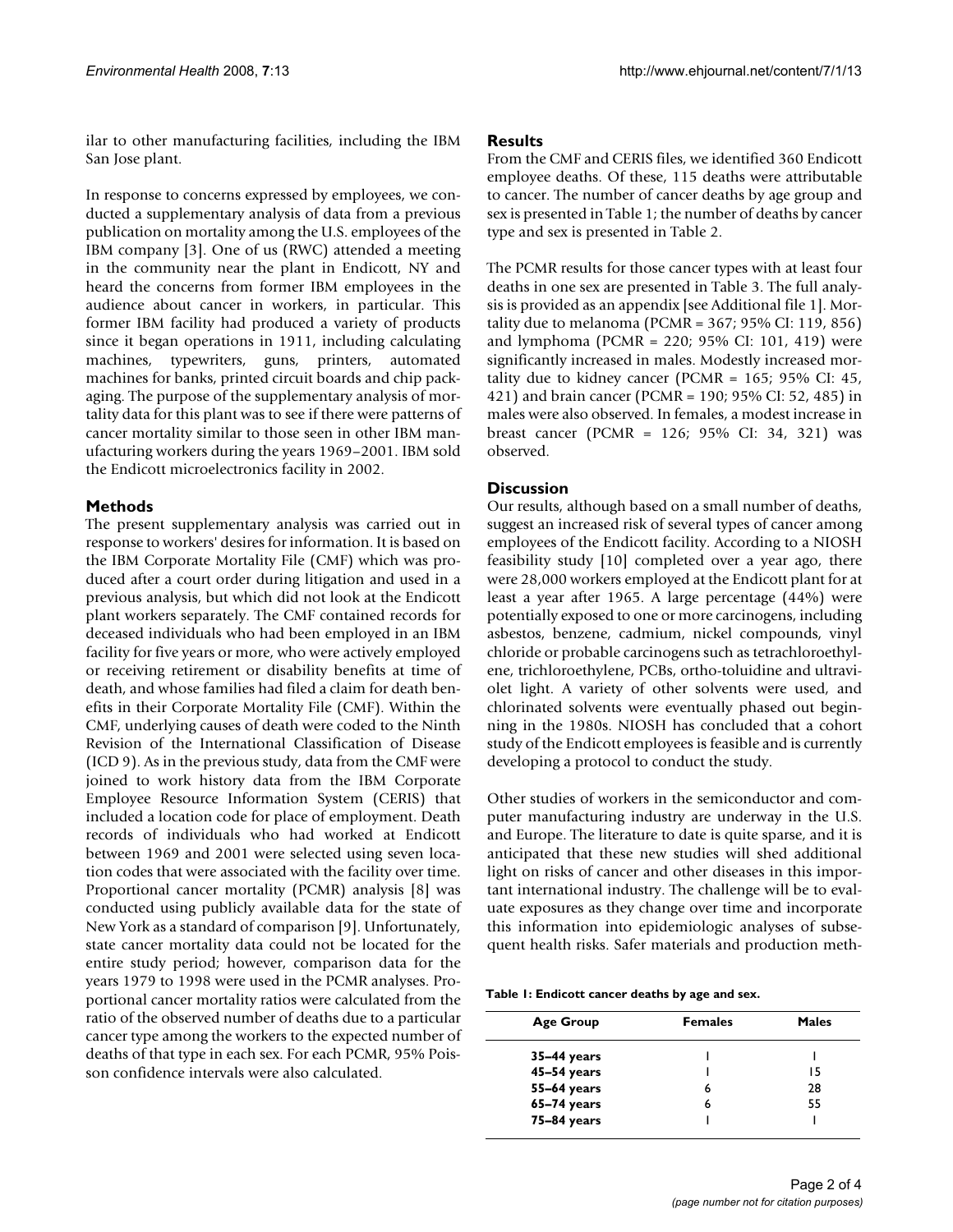**Table 2: Endicott cancer deaths by type and sex.**

|                                                   | <b>Females</b> | <b>Males</b> |
|---------------------------------------------------|----------------|--------------|
| <b>All Cancers</b>                                | 15             | 100          |
| <b>Bladder</b>                                    | 0              |              |
| <b>Brain</b>                                      |                |              |
| <b>Breast</b>                                     |                |              |
| Colon                                             |                |              |
| <b>Endocrine Glands</b>                           |                |              |
| <b>Esophagus</b>                                  |                |              |
| Gallbladder                                       |                |              |
| <b>Kidney</b>                                     |                |              |
| Larynx                                            |                |              |
| Liver                                             |                |              |
| Lung                                              |                | 35           |
| Lymphoma                                          |                |              |
| Melanoma                                          |                |              |
| <b>Multiple Myeloma</b>                           |                |              |
| Nasal cavities, middle ear, and accessory sinuses |                |              |
| Nasopharynx                                       |                |              |
| Oropharynx                                        |                |              |
| Ovary                                             |                |              |
| <b>Pancreas</b>                                   |                |              |
| Rectum                                            |                |              |
| <b>Stomach</b>                                    |                |              |
| <b>Without Specific Site</b>                      |                | 10           |

ods appear to be needed irrespective of the ultimate outcome of the studies.

#### **Conclusion**

This mortality analysis updates previous results presented for all IBM employees and for sub-groups of manufacturing workers and workers at other specific plants. In the present analysis, several types of cancer were elevated as a cause of death in Endicott workers, compared to deaths in New York State during the same time period. The PCMR results in Table 3 show significantly elevated mortality due to melanoma and lymphoma, and elevated but not significant mortality due to breast cancer, kidney cancer and brain cancer. These results are similar to the results seen in IBM manufacturing plants such as the San Jose, CA plant in previous analyses.

These results are based on small numbers of deaths, and they do not include deaths in workers who were not eligible to be in the Corporate Mortality File. The similarity in the pattern of mortality and the similarity in some of the chemical exposures in the Endicott plant suggest that there may be more information to be learned from a full cohort study such as the one being proposed by NIOSH.

|  | Table 3: Endicott cancer PCMRs by type and sex. |  |  |  |
|--|-------------------------------------------------|--|--|--|
|  |                                                 |  |  |  |

|                    | <b>Males</b> |                 |                |                          | <b>Females</b>                                                                   |          |                          |                          |                          |       |
|--------------------|--------------|-----------------|----------------|--------------------------|----------------------------------------------------------------------------------|----------|--------------------------|--------------------------|--------------------------|-------|
|                    | Observed     |                 |                |                          | Expected PCMR Lower C.I. Upper C.I. Observed Expected PCMR Lower C.I. Upper C.I. |          |                          |                          |                          |       |
| <b>All Cancers</b> | 100          | 100.0           | $\blacksquare$ | $\overline{\phantom{a}}$ |                                                                                  | 15       | 15.0                     |                          | $\overline{\phantom{a}}$ |       |
| <b>Esophagus</b>   | 4            | 3.6             | 111.6          | 30.3                     | 285.6                                                                            |          | 0.2                      | 524.0                    | 13.3                     | 2918  |
| <b>Stomach</b>     | 4            | 3.9             | 102.8          | 33.3                     | 239.5                                                                            | 0        | $\overline{\phantom{0}}$ |                          |                          |       |
| Colon              | 7            | 9.6             | 72.6           | 29.1                     | 149.6                                                                            | $\Omega$ | $\overline{\phantom{0}}$ |                          |                          |       |
| <b>Pancreas</b>    | 4            | 5.3             | 76.0           | 20.7                     | 194.6                                                                            |          | 0.8                      | 132.7                    | 3.4                      | 739.I |
| Lung               | 35           | 34.2            | 102.5          | 71.4                     | 142.4                                                                            | 3        | 3.2                      | 94.7                     | 19.5                     | 276.6 |
| Melanoma           | 5            | $\mathsf{I}$ .4 | 367.3          | 119.0                    | 855.7                                                                            | $\Omega$ | $\overline{\phantom{a}}$ | -                        |                          |       |
| <b>Breast</b>      |              | 0.1             | 728.0          | 18.4                     | 4054                                                                             | 4        | 3.2                      | 125.5                    | 34.1                     | 321.3 |
| <b>Kidney</b>      | 4            | 2.4             | 164.5          | 44.7                     | 421.1                                                                            | $\Omega$ | $\overline{\phantom{0}}$ | $\overline{\phantom{a}}$ | $\,$                     |       |
| <b>Brain</b>       | 4            | 2.1             | 189.5          | 51.6                     | 485.2                                                                            | 0        | $\overline{\phantom{0}}$ | ۰                        |                          |       |
| All                | 9            | 4.1             | 220.4          | 101.0                    | 418.8                                                                            | 0        |                          |                          |                          |       |
| Lymphoma           |              |                 |                |                          |                                                                                  |          |                          |                          |                          |       |